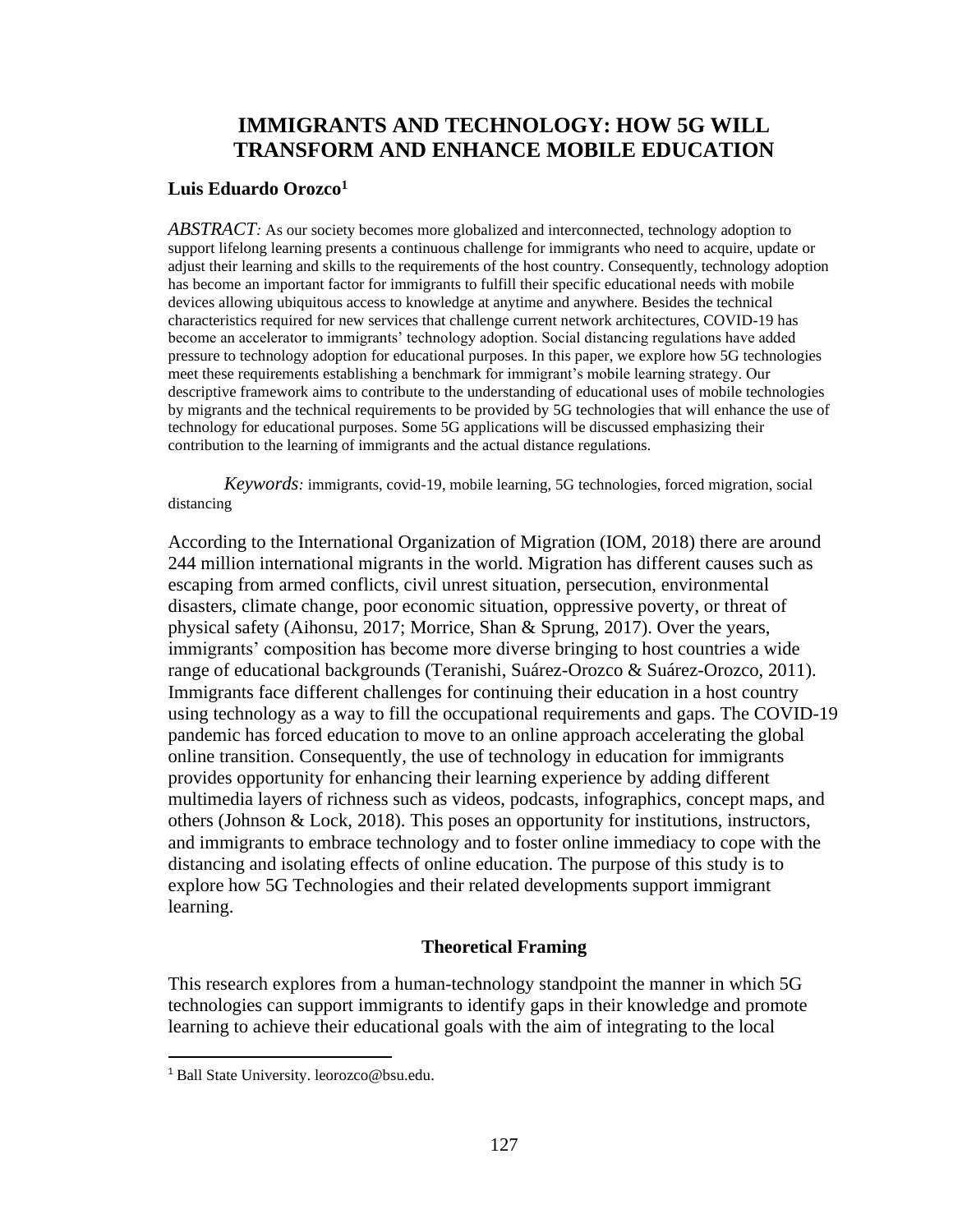economy. This combination brings to the analysis how immigrants approach education and enables the study of how migrants might employ 5G technologies to support their learning needs. Our descriptive framework aims to contribute to the understanding of educational uses of mobile technologies by migrants during the integration phase and the technical requirements to be provided by 5G technologies that will enhance the use of technology for educational purposes.

## **Literature Review**

#### **Adult Education**

Globalization is a worldwide phenomenon. Consequently, today's classrooms have become a demographic amalgamation of people with different cultural backgrounds, race, ethnicity, economic status, disabilities, and gender. Most adult immigrants bring many formal and informal learning experiences to the host country and are eager to continue their education expecting from the local educational institutions and practitioners an educational proposition that will positively impact their actual situation. Andragogy as defined by Knowles (1984) is "a theory of adult learning that takes into account what we know from experience and research about the unique characteristics of adult learners" (p. 40). The andragogical theory developed by Knowles (1984) relates to immigrants because it is based on the main assumptions that adults (as most immigrants) are ready and oriented to learn, bring experiences to the classroom, and should have an active role in their learning practical experience. Practice is an important part of learning for adult educators, and simulation techniques offer the opportunity to apply knowledge and improve skills in a hands-on approach before facing a real education setting. Consequently, to support immigrant learning, institutions and practitioners can use different technologies such as software simulation, virtual and augmented reality, tactile internet, and internet of skills to effectively adapt their practices to adult learning.

#### **Technology and Immigrants**

Collin, Kanserti, and Calonne (2015) found that information and communications technologies (ICTs) play an important role as a catalyzer during the different stages of migration. Specifically, during the post-migration phase, migrants use a myriad of Information and Communication Technologies (ICT) to integrate to the host society (Collin, Kanserti & Calonne, 2015). The use of mobile applications enables more immigrants to support their social integration through a personalized experience with the aim of fulfilling their specific educational needs (Morrice, Shan & Sprung, 2017). Moreover, the use of mobile learning can be targeted both to formal and informal learning activities.

Technology has been used for many purposes including education and has opened more opportunities for ubiquitous interaction among students and instructors. The pandemic has accelerated the transition for online instruction confirming that the actual system of education is close to expiring Technology in education can be used for improving students' engagement, enhancing participation, improving critical thinking and problem solving, having immediate feedback, performing hands-on learning, and increased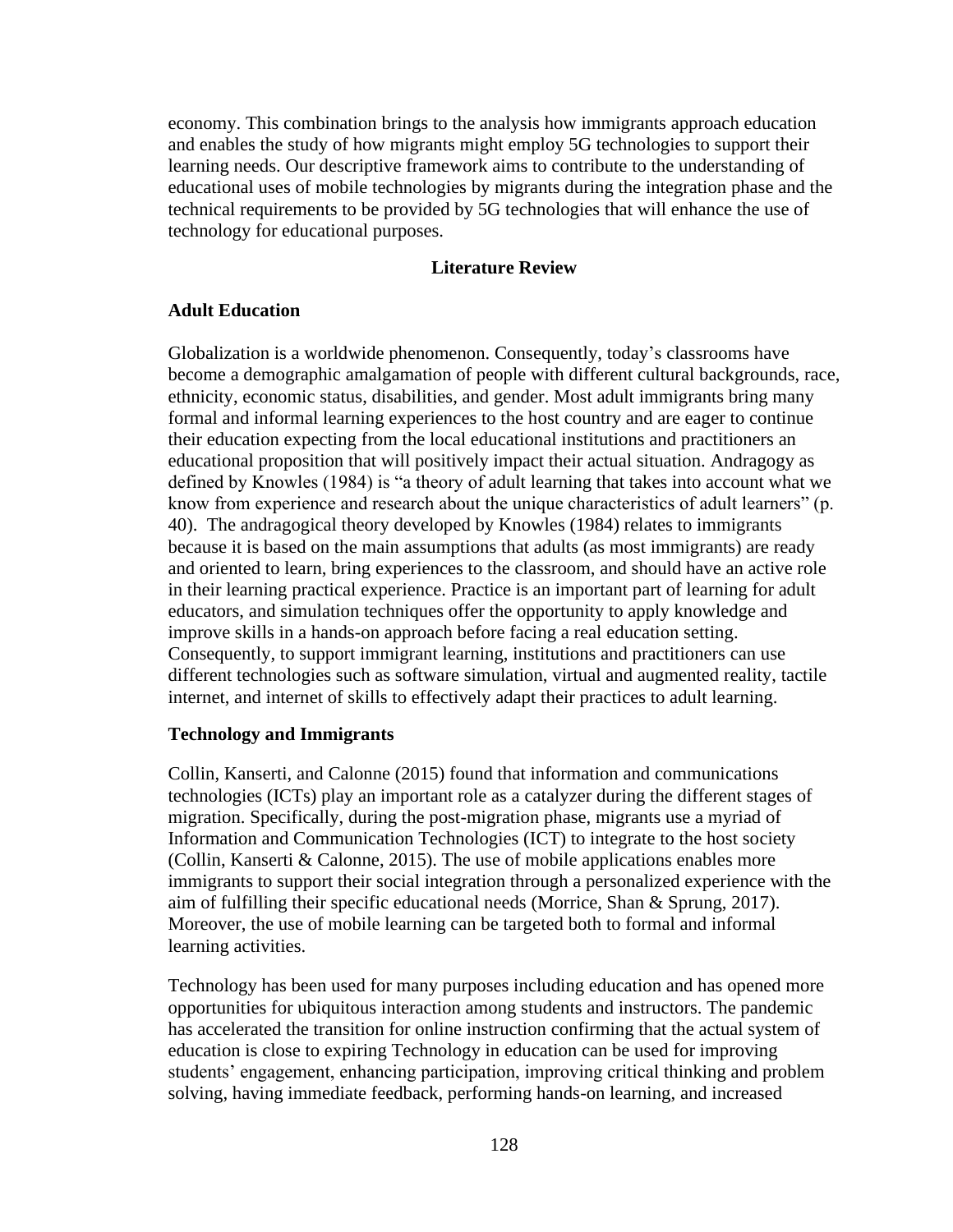technology skills. Technology also improves student collaboration, which is a highly effective tool for learning.

## **5G Technologies.**

5G is a network technology that will provide unlimited access to information with the ubiquity capacity to share data (Ericsson, 2014). The advent of 4G technologies allowed people to experience broadband services with their mobile devices (Yu, Lee, & Yeon, 2017). However, users increased their requirements for high speed, rapid response, high reliability, and energy efficiency, which is difficult to provide with the current 4G/LTE networks (Yu et al., 2017). New services such as virtual reality in education can be potentially developed using 5G services capabilities such as unlimited data transmission, a massive number of active connections, and new types of mobile devices, especially sensors (Yu et al., 2017). Consequently, 5G services can support immigrant's educational requirements by extending its focus on technology educational improvement through the use of mobile phones, wearable devices, robots, and so on. Additionally, 5G technologies support many user's requirements becoming the key infrastructure that will provide a technology platform for continuous educational innovation.

According to Yu et al. (2017), some of the most important megatrends related to educational technology that can be possible by using 5G technologies are

- The increasing use of mobile data traffic
- The rapid increase in connected devices
- The convergence of services in the cloud

According to Cisco (2019) the amount of monthly mobile traffic in 2022 (77 Exabytes per month, 1EB 1,000,000 TB) will be 6.7-times higher than in 2017 (11.5 Exabytes per month) with smartphones surpassing 90 percent of mobile data traffic and video accounting for 79 percent of total mobile data traffic. This traffic is due to the new types of multimedia services such as augmented reality, virtual reality and holograms, which all require huge traffic volumes (Cisco, 2019). The Global System for Mobile Communications Association (GSMA, 2017) reported that by 2020 there will be 12.3 billion mobile-connected devices such as wearable devices, sensors, vehicles, drones and robots which also will increase the mobile data traffic. Regarding mobile cloud traffic, this will increase year by year from 35% in 2013 to 70% by 2020 and is expected to be fully integrated with the mobile services in the 5G era. Also, services like Augmented Reality (AR)ad Virtual Reality (VR) will be completely enabled under 5G technologies (GSMA, 2017)

## **Relevant aspects of 5G**

## **Faster Data-Transfer Speed**

One of the key changes with 5G is the increase in speed. According to the European Commission (2016), 4G evolution scenarios data rates are about 3 Gb/s. However, according to the Generation Partnership Project (3GPP), the first phase for standardization foresees ultra-fast mobile broadband solutions capable of delivering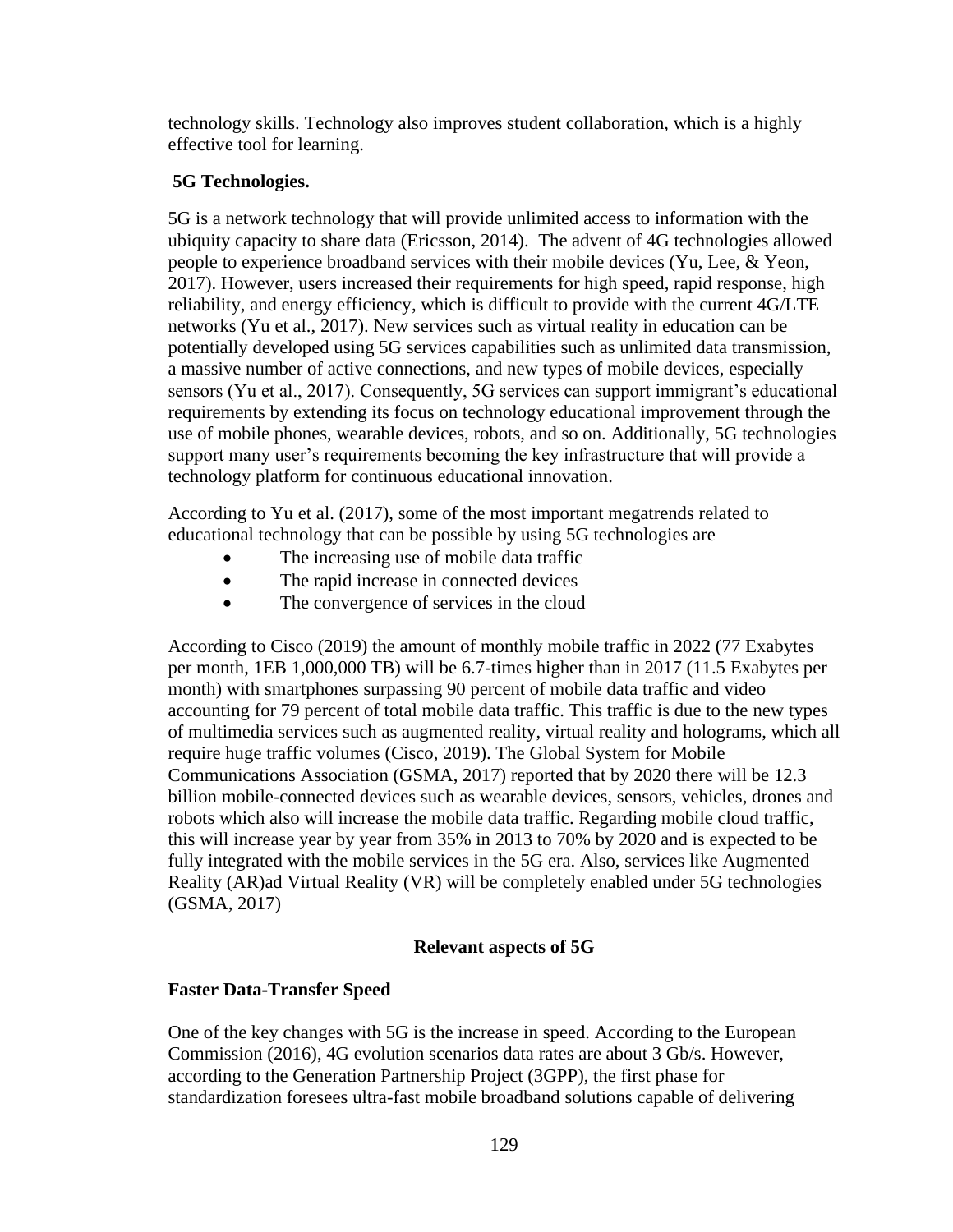speeds of 20 gigabits per second. The most demanding service for the highest speeds is usually driven by video consumption with 4K video (video with roughly 4,000 pixels of horizontal resolution) requiring around 20 Mbps. (Webb, 2018). With multiple occupants in the home, however, requirements might peak at around 60–80 Mbps (Webb, 2018).

## **Latency**

This is the second key feature of 5G related to instant response time. According to the European Commission (2016), while 4G provide a latency of 10–20 ms., 5G will meet low-latency requirements of as little as 1ms. Most applications where latency is seen as a critical issue involve video— such as Virtual Reality VR or remote-control applications (Webb, 2018).

## **Increased Data Volume**

1,000x increase over current levels allowing to send large files and to transact across a wireless connection without performance impact (Ericsson, 2014).

## **More Devices Connected**

10-100x devices. 5G intends to increase the number supported in a given area by a factor of between 10x and 100x sometimes stated as one million devices per square kilometer – with devices able to travel at up to 500km per hour (Ericsson, 2014).

### **Energy Efficiency**

The 5G initiative aims to extend device battery life by a factor of 10 and reduce core network consumption by 90% (Ericsson, 2014).

#### **100% coverage**

The ability to provide good coverage in all areas is another aspirational goal of  $5G$  – the extent and achievability of this is highly debatable (Ericsson, 2014).

## **Rapid Service Deployment**

One goal is to rapidly reduce the time it takes to deploy 5G network connections, using self-organizing network technology (Ericsson, 2014).

## **Benefits of 5G to Immigrants.**

The 5G communication will provide better and faster Internet connectivity. Consequently, ICT in education can better serve the educational system providing the opportunity for a self-directed learning (SDL) approach for Immigrants. Individual access to a mobile device holds the promise to connect each learning adult into an intelligent personalized system that can cluster adult learners in different groups and suggest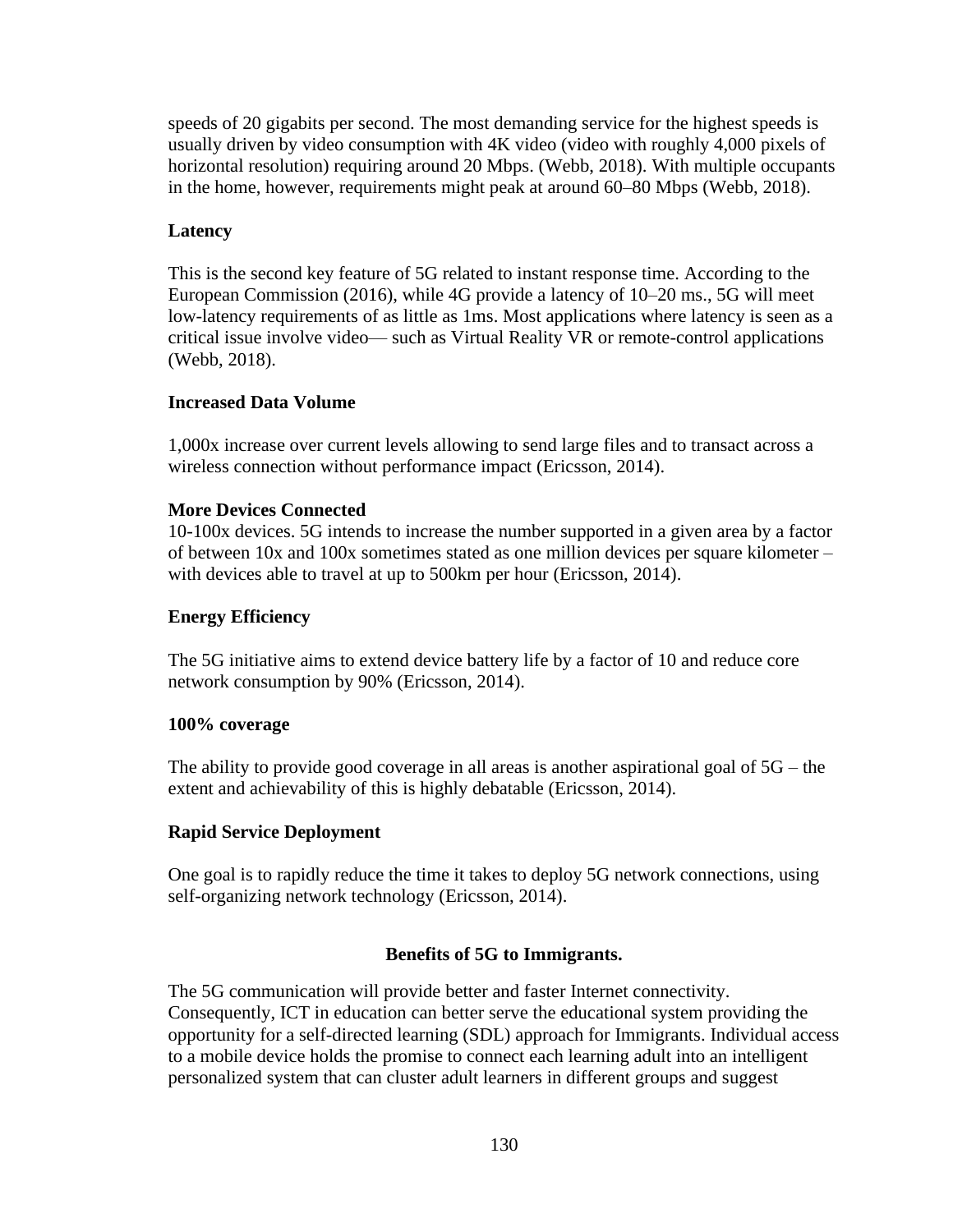different multimedia content. Then, by capturing adult learners' experiences, technology applications can update and redefine adult's education pathways.

### **Video Learning**

Nowadays, the advancement in technology has made possible to adapt different improvements to the learning and teaching activities. According to a recent study in *Statista,* the number of online video platform viewers will amount to 1.86 billion in 2021 (Clement, 2018). In a survey conducted by Pearson and Harris Poll, it was found that 59% of Generation Z -those between ages from 14 to 23 years-, and 55% of Millennials those between ages from 24 to 40 years- prefer YouTube videos over other forms of instruction based on the quality of images, sounds, special effects, animations, and interactivity they provide (Schaffhauser, 2018). Therefore, the main value of video games is that it allows "people [to] participate in new worlds" allowing players new ways of thinking and creating powerful contexts for learning (Shaffer, Squire, Halverson & Gee, 2005, p. 105). Based on this, educators are prone to find ways to adapt case-based activities into a video approach as a way to boost motivation and student engagement. Video Game Based Learning (VGBL) are video games used as alternative educational models in which players by inhabiting virtual worlds learn to develop core skills and work as socially valued practitioners (Shaffer et al., 2005). Additionally, case-based learning is used as an educational tool aimed to foster analytical and problem-solving skills and to expand personal perspectives by putting in practice conceptual knowledge (Goeze, Zottmann, Vogel, Fischer, & Schrader, 2014). High-quality video applications can be used to teach immigrants to develop entrepreneurial skills with the aim of improving those marginalized minorities that cannot improve their economic situation otherwise.

## **Virtual Reality**

Technology can be used as an enabler element to foster SDL among individuals and institutions opening the opportunities for a richer experience using virtual environment (Merriam et al., 2007). Virtual reality (VR) has high relevance in education and training for Immigrants. Virtual Reality technologies allow users to fully interact with virtual 3D environments and objects providing audio, visual and even haptic feedback (Allcoat & Mühlenen, 2018). All of these requirements including very high bandwidth and very low latency can be supplied by 5G. VR's interactivity and instant feedback would be more valuable traits for teaching specific subjects as it promotes active learning (Allcoat  $\&$ Mühlenen, 2018). A study by Allcoat & Mühlenen (2018) found that compared to other forms of learning such as lectures or videos, participants in the VR condition showed a better performance for 'remembering', a higher engagement, and can improve learning experience. VR capacity of visual, audio and movement tracking integration allow three types of learning styles such as visual, auditory and kinesthetic that can be targeted in one application matching a variety of instructional methods and Immigrants' learning preferences (Allcoat & Mühlenen, 2018). Consequently, VR application can be used to teach immigrants engineering science concepts, or procedures related to specific vocational occupations. Also, VR can open new learning possibilities for immigrants that have not been explored. By tailoring these services to adult's specific needs, the learning process can be target on developing specific skills. This also can bring new opportunities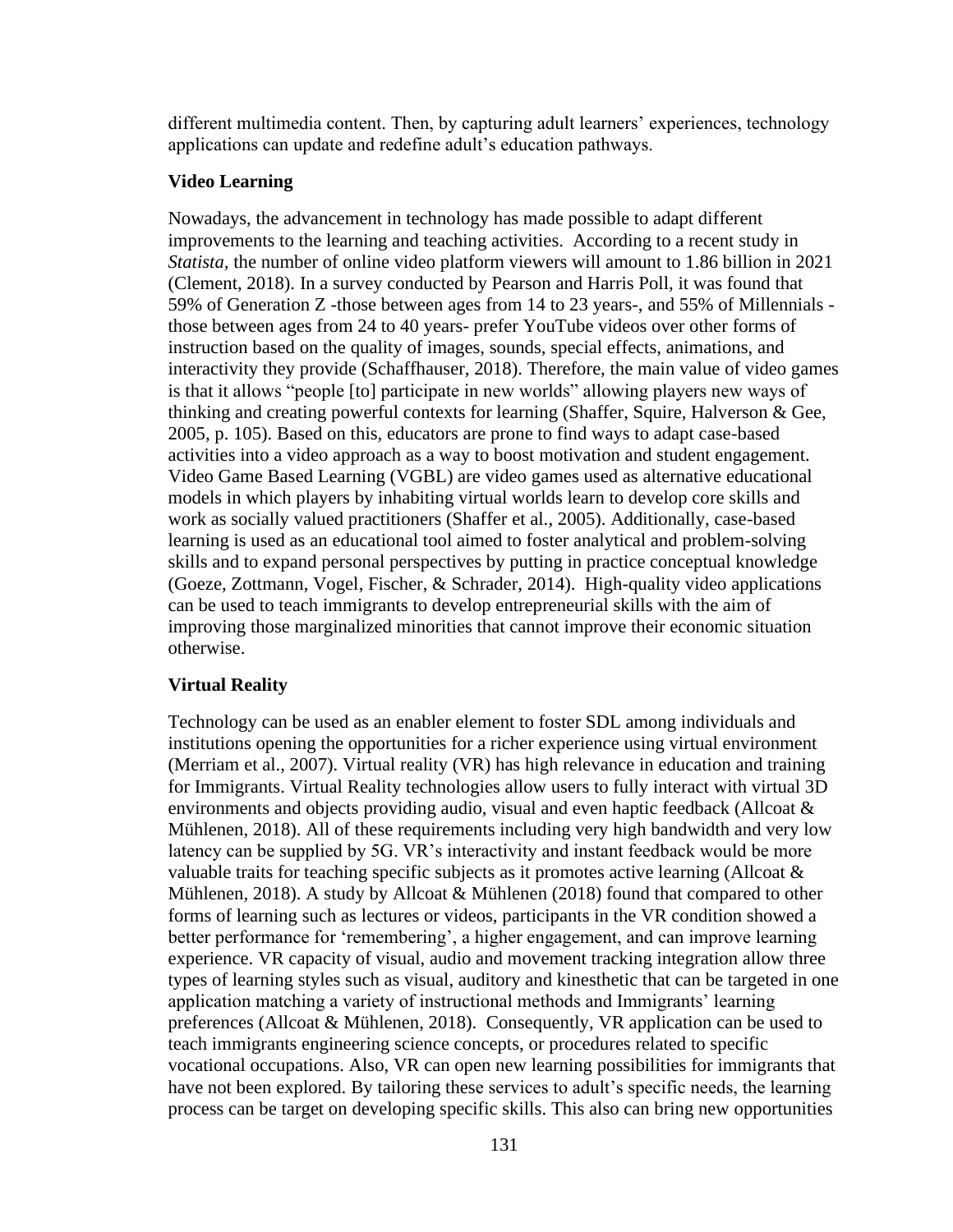for distance learning, enabling the virtual presence of immigrants (e.g., located in a specific area) in the classroom. Immigrants can create an avatar to interact with other immigrants in a VR environment. An avatar is virtual characterization that will represent real people during their interaction in the virtual environment. According to Cryss Brunner, Hitchon, & Brown (2002) virtual reality offers the opportunity for immigrants to learn and promote social justice. As the authors suggest, if our real race, gender, and sex defines how we interact with each other in a society, avatars will allow immigrants to remove or alter factors related to our personal real identity Consequently, immigrants can have the opportunity to learn and interact in a more equitable environment (Cryss Burner et al., 2002). Also, underrepresented groups can use virtual reality to construct and interact within environments and roles where they normally feel alienated such as minority women virtually working in leading positions in academia or technology providing reassurance on the opportunities to occupy such positions (Cryss Burner et al., 2002).

## **Telepresence**

Telepresence services gives the users the experience that they are at the same place as a remote user (Yu, 2017). Usually, telepresence services consist of big screens connected to cameras that project in real time and with great video and audio quality what is happening in a room to other multiple and interconnected remote sites. Participants have instant interaction among them and are able to instantly catch human expressions, gestures, voice, and eye contact. Telepresence services need to be more realistic by offering the capability to use the five senses (Yu et al., 2018). In this case, 5G will secure the higher transmission rate and low latency required for effective telepresence services. Because of the benefits provided such as reducing travel time, access to wider audiences, and reduced costs (Loera, Kuo, & Rahr, 2007), telepresence can provide to underrepresented communities the educational access that would not be possible under other circumstances. Also, telepresence would meet the learning of these communities providing remote and multiple training for immigrants for discussion, lectures, or demonstrations, under a self-directed learning approach. Self-directed learning (SDL) refers to the ability of some immigrants for looking and acquiring knowledge by themselves approaching learning in a deep and meaningful way with the goal of improving their self-image and performance and creating an inner empowerment to change (Garrison, 1997; Merriam, Caffarella, & Baumgartner, 2007; Morris, 2019). Morris (2019) has argued that self-directing learning "is as a fundamental competence for immigrants living in our modern world" (p. 634). As stated by Merriam et al. (2007), the three main goals of self-directed learners can be grouped as means to improve their selflearning ability, to foster transformational learning, and to promote social actions. The authors added that self-directed learning presents a new paradigm for immigrants to take full responsibility for the impact of the new knowledge on their performance, to learn at their own pace without the need of an instructor, and to design their own educational program based on their specific needs. Therefore, facilitators that are unable to be physically in the place of lecture, can use telepresence to provide the initial guidelines to learners so that they can take further control of the direction of learning (Hiemstra, 1994). Finally, telepresence services can be used to train rural educators, to hold conferences,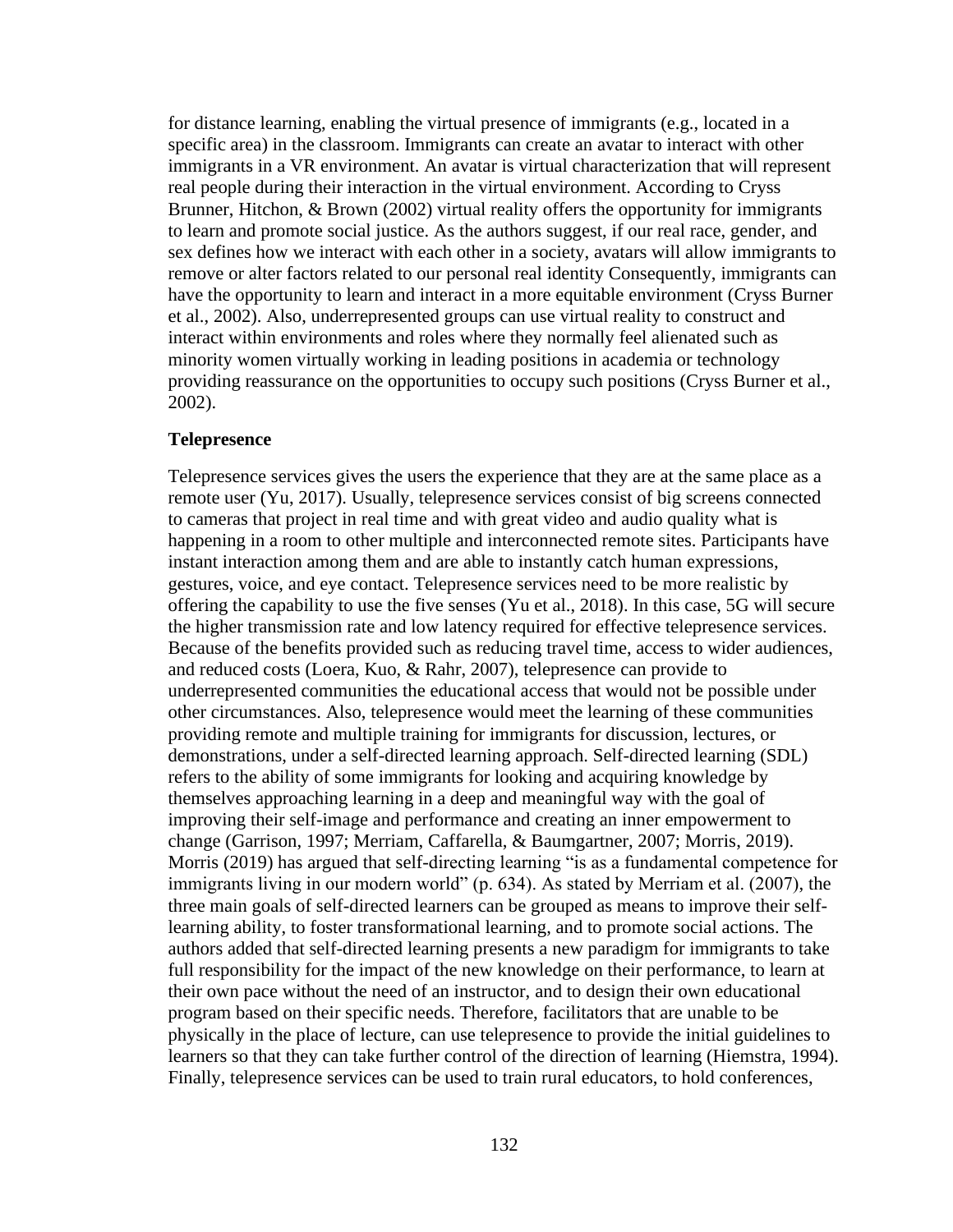and to connect with global educational institutions to increase the portfolio of courses and training.

#### **Augmented Reality**

As defined by Rosenblum (2000), augmented reality (AR) superimposes computergenerated imagery above real world scenarios using a see-through display. AR supplements reality and can enable new ways of learning because technically can be used to enhance all five senses (Kipper & Rampolla, 2012). According to Radu (2014), AR allows a better learning when compared to other tools such as printed media such as textbooks or desktop software. Also, the author states that students exhibit better shortterm and long-term memory after learning using AR technology. The interactive 3D visualization plays an important cognitive role that improve learning (Radu, 2014). In fact, the combination of a real environment combined with the overlying virtual scenarios make AR as one of the best options for transferring knowledge to a real-life situation (Radu, 2014). The intense requirements about latency, speed, and bandwidth for real-time AR are fulfilled by 5G. Free AR platforms provide the opportunity for teacher to meet the needs of Communities of Color (Hidalgo, 2015). By using augmented reality glasses and a wearable computer, AR can be used as of portable way for learning about historical places (Rosenblum, 2000). Thus is, AR can be used to create stories connected with location-triggered applications to promote marginalized populations' cultural learning and social heritage (Hidalgo, 2015; Jones et al., 2017). Hidalgo (2015) created some Augmented Fotonovelas aimed at providing "alternative narratives that counter established narratives, and for raising consciousness by acknowledging the Latina/o community's cultural wealth and resilience, while advocating for social justice and social transformation" (p. 312).

AR is strongly appropriate for influencing learning through embodied interactions (Radu, 2014). Consequently, AR can be used to create a better knowledge of our bodies to address imbalances in social power through recreating virtual environments to "evoke a tolerable amount of bodily sensation in relation to issues of power, privilege, and difference" (Johnson, 2018, p. 106). On the other side, AR can be used to make people aware of their oppressive behavior (Johnson, 2018). Additionally, the physical immersion of AR fosters the conceptual understanding of educational content making people with low literacy to understand difficult theoretical concepts (Radu, 2014).

#### **IoT**

The Internet of Things (IoT) involves a myriad of interconnected digital devices and humans able to interact anytime and anyplace via the Internet (Tzafestas, 2018). According to Gartner (2017), by 2020 there will be more than 20 billion of IoT devices that will shape our future in different and novel ways. Wearable devices worn on the human body include sensors that collect and transmit information about the surrounding environment and are considered a special class of IoT devices (Tzafestas, 2018). IoT devices are any kind of computing devices that connect wirelessly to a network to transmit specific data (Tzafestas, 2018). Some of these devices can be found in health technologies to monitor the health of patients, textile technologies that allow clothes to change their color on demand, and consumer electronics that allow connection with the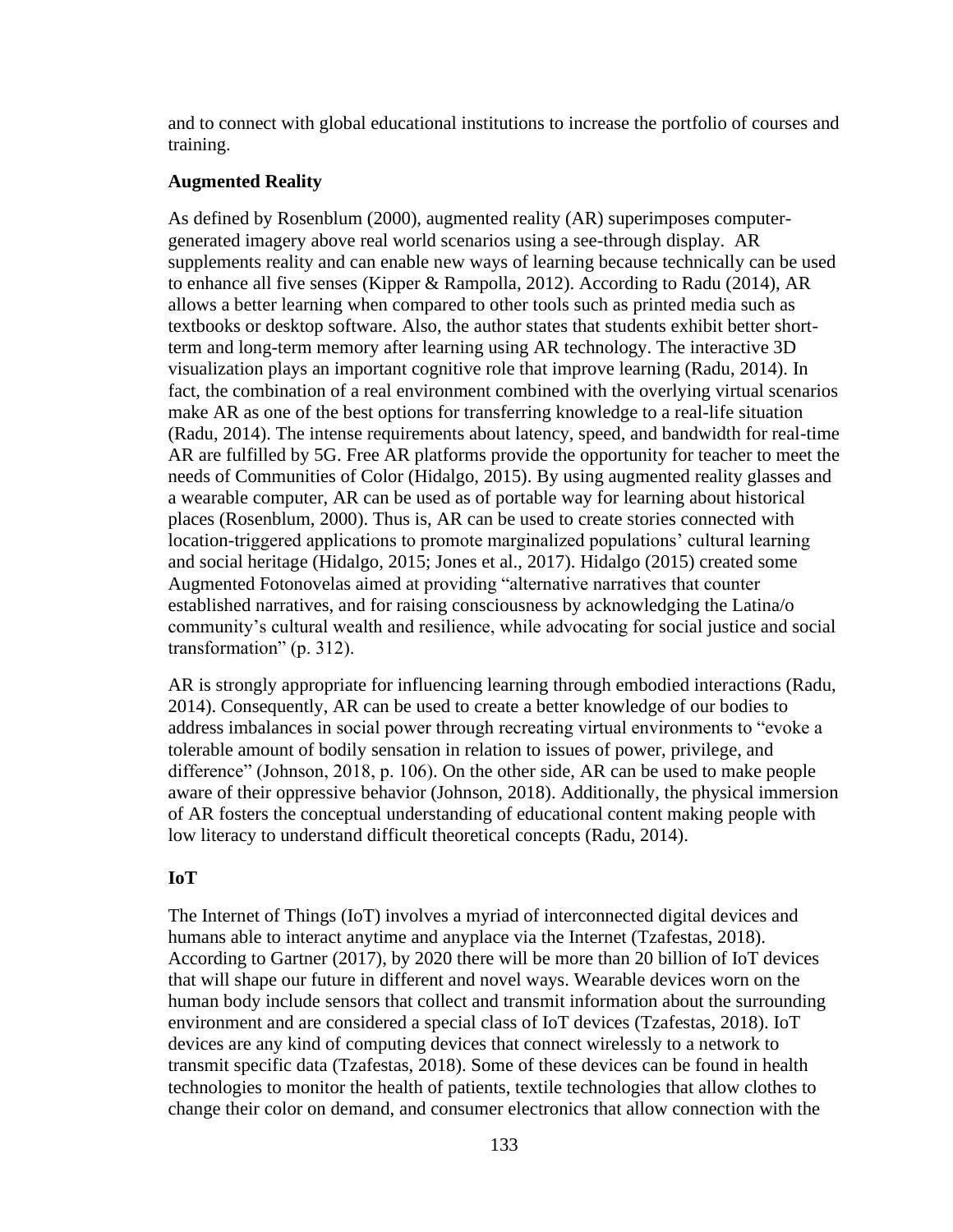surrounding environment (Tzafestas, 2018). Wearable devices and network-connected home devices that communicate with each other generate much exchange of information that can be used to support immigrants' educational needs. By tracking immigrants' realtime feedback and behavior, IoT applications will support instructors to concentrate on those immigrants' specific needs, thus enhancing learning and teaching experience (Bower & Sturman, 2015). Anxiety based on class assignments can be detected allowing the instructor to reach the student immediately. Google glasses can be used can be used during adult training role-play activities to provide a first-person viewpoint and recordings (Bower & Sturman, 2015). Also, consumer electronic devices can help immigrants to connect with other immigrants in order to cooperate in solving an assignment or to discuss a specific topic (Bower & Sturman, 2015). IoT can support longterm monitoring and management of health and chronic illness in minorities. Adult health's parameters such as heart rate, respiration, blood glucose and body weight can be monitored by wearable devices alongside with behavioral parameters and be sent to a central hospital or caregiver facility (Mittelstadt, 2017). Also, fitness or well-being wearable devices can be used as a reminder for immigrants to take medicine or to exercise according to their physician recommendation (Mittelstadt, 2017). In the case of a health issue, an alarm can be triggered and sent to a nearby hospital along with the patient history. This will provide adult minorities who cannot afford hospitalization or specialized care with an affordable alternative to eliminate the need for in-person care, to keep track of their health issues, and to regain independence (Mittelstadt, 2017).

#### **Robots**

5G will provide networking functions leveraging the robot evolution (Yu et al., 2018). According to Buller et al. (2018), robots are computers capable of sensing, thinking, and moving all on their own. Robotics motivation is to modify their environment based on their capabilities to move objects (Simoens et al., 2018). Adaptive learning systems acting as a robotic tutor can provide a personalized instruction and assistance to adult students adjusting the pace of learning and matching student capabilities (Ford, 2018). Cloud-based robots can be considered as a full- time assistant and can be precisely controlled dynamically in near real-time and be connected to people and machines locally and globally helping disabled immigrants interact with the educational environment and their peers (Yu et al., 2018). Immigrants who need to acculturate in a host country but have a lack of language abilities, can use robots to learn a second language (Toh et al., 2016). In fact, robots can create an interactive and engaging learning experience increasing the motivation of learners through extensive repetition and gesture recognition (Toh et al., 2016).

#### **Conclusion**

Learning is not anymore, a transaction between a teacher and a student, but an interaction between the technology and the sensorial capacity of learners. Technology is at the center of the learning process and teachers act as facilitators that provides the most useful sources of information. Given the advance of technology as well as the growing numbers of immigrants who need to adapt their educational background to the changing requirements of a globalized society, 5G technologies will provide the technical requirements that will enhance the use of different applications to reduce educational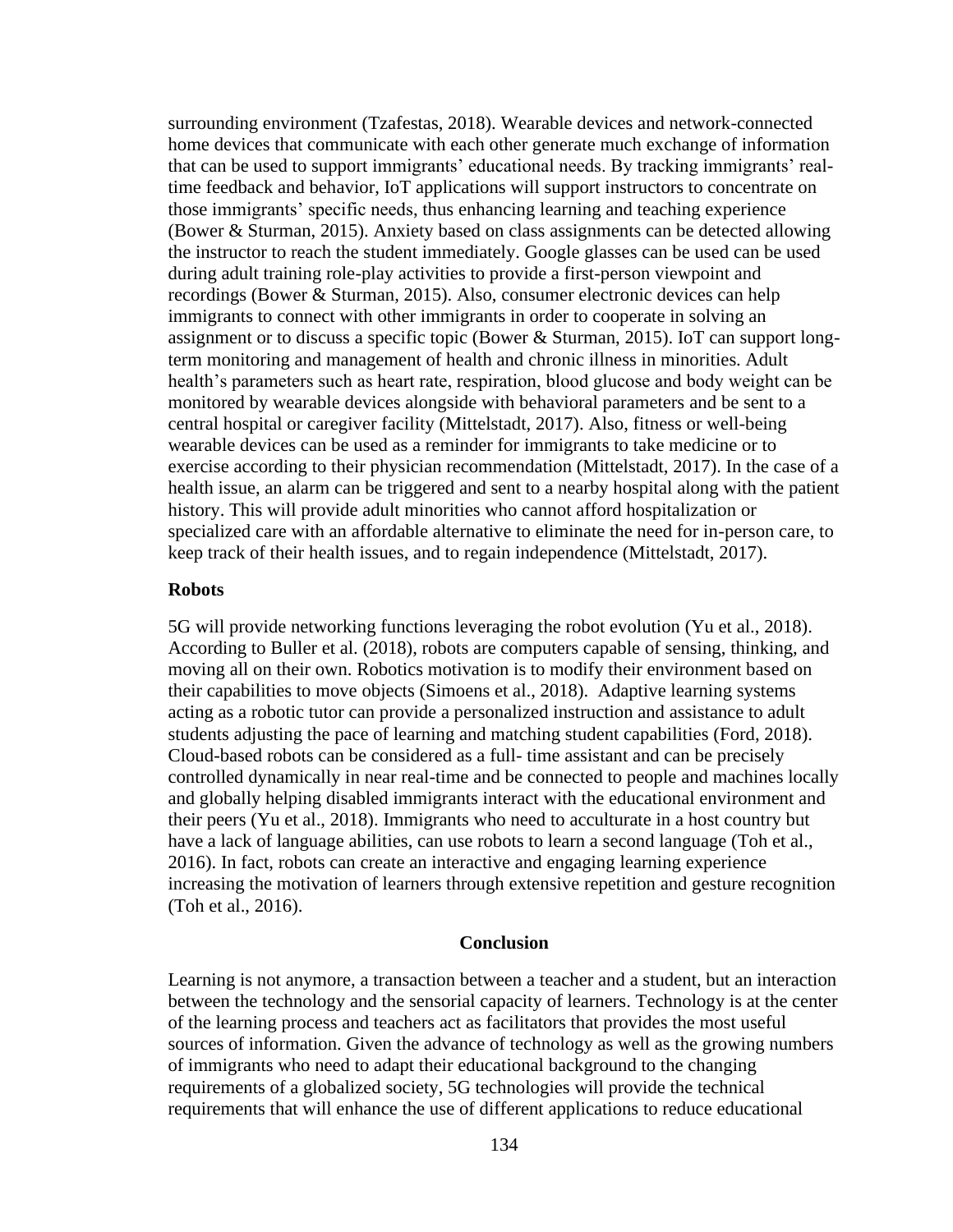gaps among immigrants and foster their empowerment. Some of the main challenges faced by instructors teaching in an online environment is to keep students engaging in their learning activities. However, the multimedia layers provided by 5G will keep the richness during the instructional sessions to immigrants despite the isolation forced by the COVID-19 pandemic.

#### **References**

- Allcoat, D., & von Mühlenen, A. (2018). Learning in virtual reality: Effects on performance, emotion and engagement. *Research in Learning Technology, 26,* 1-13. https://doi.org/10.25304/rlt.v26.2140
- Bower, M., & Sturman, D. (2015). What are the educational affordances of wearable technologies? *Computers & Education, 88*, 343–353. https://doi.org/10.1016/j.compedu.2015.07.013
- Buller, L., Gifford, C., & Mills, A. (2018). *Robot* (First American edition.). DK Publishing.
- Cave, M. (2018). How disruptive is 5G? *Telecommunications Policy, 42*(8), 653-658. https://doi.org/10.1016/j.telpol.2018.05.005
- Cisco (2019, February 18). VNI Global Mobile Data Traffic Forecast 2015–2020. Retrieved from: [https://www.cisco.com/c/en/us/solutions/collateral/service-provider/visual-networking-index](https://www.cisco.com/c/en/us/solutions/collateral/service-provider/visual-networking-index-vni/white-paper-c11-738429.html)[vni/white-paper-c11-738429.html](https://www.cisco.com/c/en/us/solutions/collateral/service-provider/visual-networking-index-vni/white-paper-c11-738429.html)
- Clement, J. (2018, February 13). *Statista. Number of YouTube users worldwide from 2016 to 2021 (in billions).* Retrieved from [https://www.statista.com/statistics/805656/number-youtube-viewers](https://www.statista.com/statistics/805656/number-youtube-viewers-worldwide/)[worldwide/](https://www.statista.com/statistics/805656/number-youtube-viewers-worldwide/)
- Cryss Brunner, C., Hitchon, W. N. G., & Brown, R. (2002). Advancing social justice as a part of educational leadership development. *On the Horizon, 10*(3), 12-15. https://doi.org/10.1108/10748120210446424
- Ericsson. (2014). 5G: What is it? More than just improved performance and greater flexibility, the next generation is a shift in mindset. Retrieved from [https://docplayer.net/85385-5g-what-is-it-more](https://docplayer.net/85385-5g-what-is-it-more-than-just-improved-performance-and-greater-flexibility-the-next-generation-is-a-shift-in-mindset.html)[than-just-improved-performance-and-greater-flexibility-the-next-generation-is-a-shift-in](https://docplayer.net/85385-5g-what-is-it-more-than-just-improved-performance-and-greater-flexibility-the-next-generation-is-a-shift-in-mindset.html)[mindset.html](https://docplayer.net/85385-5g-what-is-it-more-than-just-improved-performance-and-greater-flexibility-the-next-generation-is-a-shift-in-mindset.html)
- European Commision. (2016) Communication 5G for Europe: An action plan and accompanying staff working document. Retrieved from https://ec.europa.eu/digital-singlemarket/en/news/communication-5g-europe-action-plan-and-accompanying-staff-workingdocument
- Ford. M. (2015). *The rise of the robots: Technology and the threat of jobless future*. Basic Books.
- Garrison, D. R. (1997). Self-directed learning: Toward a comprehensive model. *Adult Education Quarterly*, *48*(1), 18–33. https://doi.org/10.1177/074171369704800103
- Gartner (2017). *Gartner says 8.4 billion connected "things" will be in use in 2017, up 31 percent from 2016.* Retrieved from https://www.gartner.com/en/newsroom/pressreleases/2017-02-07-gartnersays-8-billion-connectedthings-will-be-in-use-in-2017-up-31-percent-from-2016
- Goeze, A., Zottmann, J. M., Vogel, F., Fischer, F., & Schrader, J. (2014). Getting immersed in teacher and student perspectives? Facilitating analytical competence using video cases in teacher education. *Instructional Science, 42*(1), 91-114. doi:10.1007/s11251-013-9304-3
- GSMA (2017). *The mobile economy 2017*. Retrieved from <http://www.gsma.com/mobileeconomy/global/2017>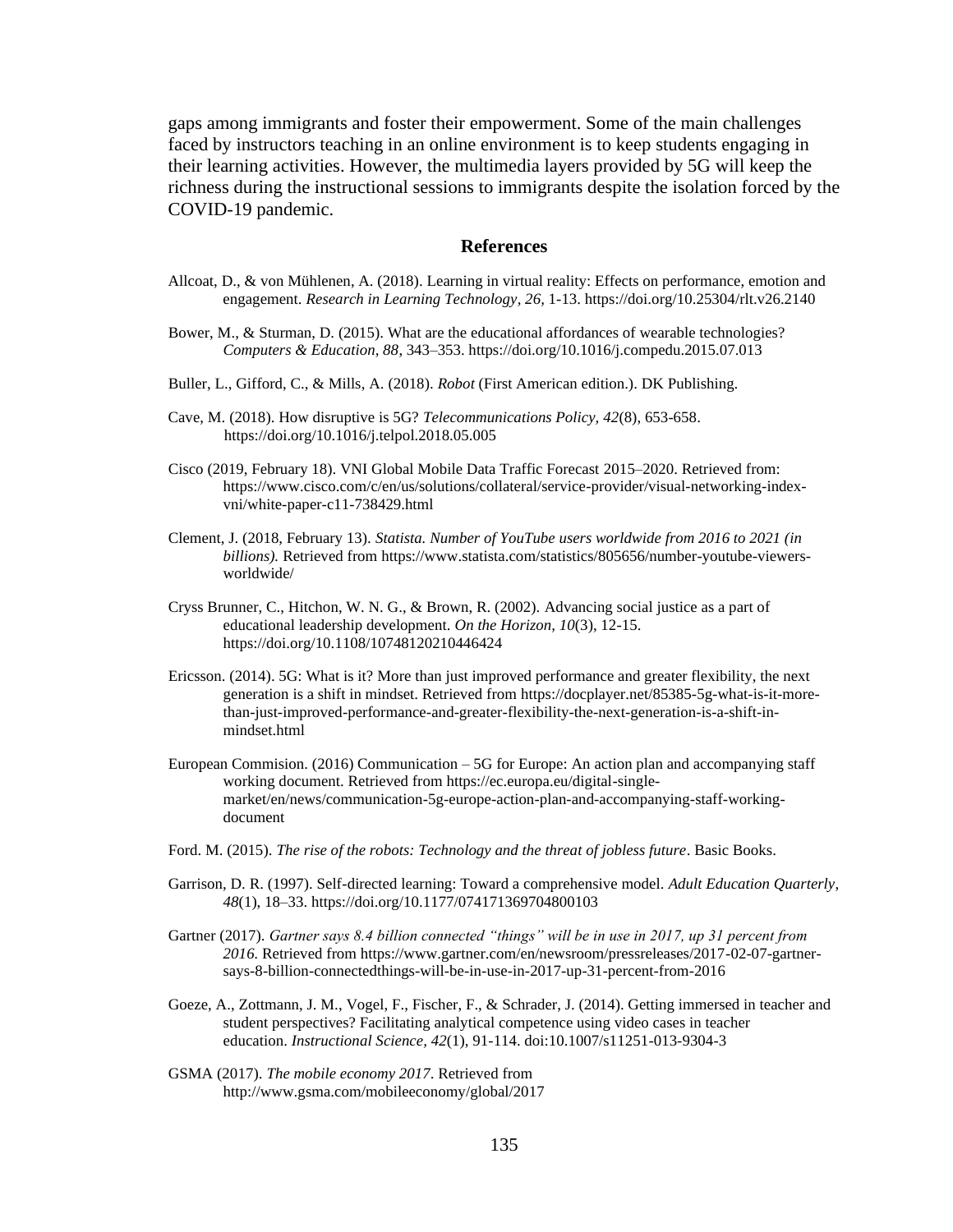- Hidalgo, L. (2015). Augmented fotonovelas. *Qualitative Inquiry, 21*(3), 300–314. https://doi.org/10.1177/1077800414557831
- Hiemstra, R. (1994). Self-directed learning. In T. Husen & T. N. Postlethwaite (Eds.), *The international encyclopedia of education* (2nd ed.). Pergamon Press.
- Johnson, C., & Lock, J. (2018). Fostering higher order thinking with text and video in online learning: By design. *International Journal on Innovations in Online Education, 2(*3). https://doi.org/10.1615/intjinnovonlineedu.2019029736
- Johnson, R. (2018). *Embodied social justice.* Routledge.
- Jones, A., Kukulska-Hulme, A., Norris, L., Gaved, M., Scanlon, E., Jones, J., & Brasher A. (2017). Supporting immigrant language learning on smartphones: A field trial. *Studies in the Education of Adults, 49*(2), 228-252, https://doi.org/10.1080/02660830.2018.1463655
- Kipper, G., & Rampolla, J. (2012). *Augmented reality: An emerging technologies guide to AR*. Elsevier.
- Knowles, M., & Associates (1984). *Andragogy in action: Applying modern principles of adult learning*. Jossey-Bass.
- Loera, J. A., Kuo, Y. F., & Rahr, R. R. (2007). Telehealth distance mentoring of students. *Telemedicine Journal and e-health: The official journal of the American Telemedicine Association, 13*(1), 45– 50. https://doi.org/10.1089/tmj.2006.0019
- Merriam, S. B., Caffarella, R. S., & Baumgartner, L. M. (2007). *Learning in adulthood: A comprehensive guide* (3rd ed.). Jossey-Bass
- Mittelstadt, B. (2017). Ethics of the health-related internet of things: A narrative review. *Ethics and Information Technology, 19*(3), 157-175. https://doi.org/10.1007/s10676-017-9426-4
- Morris, T. H. (2019). Self-directed learning: A fundamental competence in a rapidly changing world. *International Review of Education, 65*(4), 633-653. https://doi.org/10.1007/s11159-019- 09793-2
- Radu, I. (2014). Augmented reality in education: A meta-review and cross-media analysis. *[Personal and](https://link.springer.com/journal/779)  [Ubiquitous Computing,](https://link.springer.com/journal/779) 18*(1), 1533–1543. https://doi.org/10.1007/s00779-013-0747-y
- Rosenblum, L. (2000). Virtual and augmented reality 2020. *IEEE Computer Graphics and Applications, 20*(1), 38–39. https://doi.org/10.1109/38.814551
- Schaffhauser, D. (2018, August 21) *Campus technology. Gen Zers look to teachers first, YouTube second for instruction.* Retrieved from [https://campustechnology.com/articles/2018/08/21/gen-zers-look](https://campustechnology.com/articles/2018/08/21/gen-zers-look-to-teachers-first-youtube-second-for-instruction.aspx)[to-teachers-first-youtube-second-for-instruction.aspx](https://campustechnology.com/articles/2018/08/21/gen-zers-look-to-teachers-first-youtube-second-for-instruction.aspx)
- Shaffer, D. W., Squire, K. R., Halverson, R., & Gee, J. P. (2005). Video games and the future of learning. *Phi Delta Kappan, 87*(2), 105–111.doi:10.1177/003172170508700205
- Simoens, P., Dragone, M., & Saffiotti, A. (2018). The internet of robotic things: A review of concept, added value and applications. *International Journal of Advanced Robotic Systems, 15*(1), https://doi.org/10.1177/1729881418759424
- Tzafestas, S.G. (2018). Ethics and law in the internet of things world. *Smart Cities*, *1*, 98-120.
- Toh, L., Causo, A., Tzuo, P., & Chen, I. (2016). A review on the use of robots in education and young children. *Educational Technology & Society: Journal of International Forum of Educational Technology & Society and IEEE Learning Technology Task Force. 19*(2), 148–163.